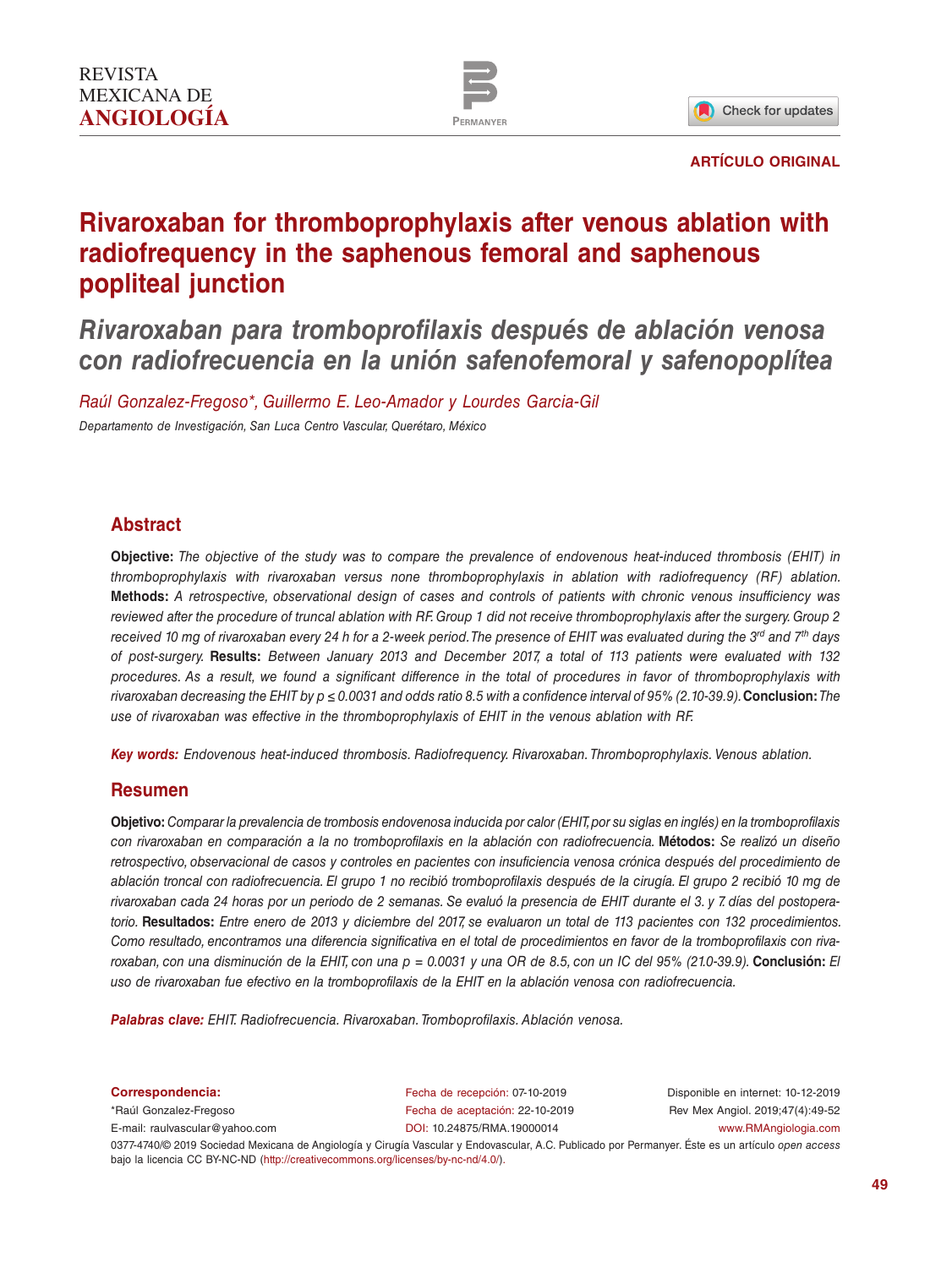### **Introduction**

Since 1999, the venous ablation using radiofrequency (RF) has been a safe procedure in the treatment of superficial venous disease, even with the presence of venous ulcers. The advantages to this procedure are less pain, faster recovery, and a superior procedure than a conventional saphenectom $v^{1-3}$  $v^{1-3}$  $v^{1-3}$ , and the occlusion of the greater saphenous vein (GSV) small saphenous vein (SSV) and the anterior accessory saphenous vein (aASV) happens. These results are due to the thermal destruction of the intima and the collagenous decomposition in the media. This procedure is not free of complications. The principal complication is the deep venous thrombosis induced by endovenous heat (endovenous heat-induced thrombosis [EHIT]) followed by thrombophlebitis or superficial venous thrombosis with a frequency of up to  $16\frac{3}{4}$ . In the case of EHIT, using an accepted classification of the thrombosis disseminates through the superficial venous system until the deep venous system requires treatment as thrombolysis and thrombectom $v^{5,6}$ . In addition, there is an increase in morbidity and there are been cases of lung thromboembolism (TEP) that can be dangerous for the patient<sup>[7,](#page-3-5)8</sup>. As other authors affirmed, there is not a current standard of thromboprophylaxis for the endolumi-nal venous procedures<sup>[9](#page-3-7)</sup> despite the evidence of TVP and TEP as complications. To compare the prevalence of EHIT with thromboprophylaxis with rivaroxaban versus no thromboprophylaxis in ablation with RF, the results motive this publication.

## **Methods**

After a retrospective observational study using a case-control design performed on patients at one site (San Luca Vascular Medical Center located in Queretaro, Qro, Mexico). The patients received medical attention in the period between January 1, 2013, and December 31, 2017. The clinical classification clinical, etiologic, anatomic, and pathophysiologic (CEAP)<sup>10</sup> was used for the patients. The patients excluded from the study were patients < 18 years old; patients with previous history of thrombophilia, or history of anticoagulation and a serum creatinine  $> 2$  mg/dl. In addition, patients without a detailed report of the saphenous-femoral junction (SFJ) or saphenous-popliteal junction (SPJ) on the post-operatory progress were excluded from the study.

All patients included in the study were classified between C2 and C6 according to CEAP. All patients were

treated with ambulation, avoidance of prolonged periods of standing position, and stocking compression of 15-20 mm/Hg or compression bandages within 1 month before the procedure, with the exception of patients that bleed from the rupture of a varicose vein and treated immediately. The pre-operatory evaluation, the intraoperative monitoring, and the post-operatory follow-up were performed with Doppler color (Sonosite M–Turbo Bothell, WA, USA). Moreover, the saphenous vein refluxes were evaluated with the Valsalva maneuver, and manual calf compressions considering vein refluxes were positive when vein reflux had duration > 500 ms.

The surgical procedure was performed with an RF dispositive and catheter of RF ClosureFast (Venous Technologies San Jose, Calif, USA) 7 Fr. The Seldinger technique was used for catheter introduction at the level of the distal thigh or knee, in the case of GSV; 1 cm below the gastrocnemius muscles, in the case of SSV; and the third distal or thigh medium in the case of aASV. In all the cases, a catheter was placed close to SFJ below the epigastric vein or close to SPJ. The Fowler position was used to congest the venous bed and facilitate the puncture access needle. The Trendelenburg position was used after the procedure, to empty the venous system to get a superior vein collapse in preparation for ablation<sup>[3](#page-3-1)</sup>. Tumescent anesthesia was used with a prepared solution with 1000 ml of saline solution, lidocaine 50 ml with 2% epinephrine, and sodium bicarbonate diluted in the saline solution used for endogenous sedation. The ablation was performed in segments of 7 cm and finished 3 cm over the puncture zone with a stable temperature of 120 grades C. All the procedures were performed by only one vascular surgeon (R.G). The ablation was performed in one, two, and three of the different truncal veins (GSV, SSV, and aASV); all the procedures were unilateral. In some cases, the procedure performed was distal mini-phlebectomies.

Postoperatively, the patients were treated with compression socks of 15-20 mm/Hg and asked to walk routinely at least for 3 months after the procedure.

Group 1 was included in the study in January 2013 and did not receive thromboprophylaxis. Group 2 was included in the study in October 2014 and received 10 mg of rivaroxaban (Bayer, Leverkusen, Germany) each 24 h for the duration of 2 weeks starting immediately after surgery. All patients received physical examinations looking for possible complications related to the use of an anticoagulant such as minor bleeding, bruises, hematomas, or the need for compression in the puncture area for more than 10  $min<sup>11</sup>$ , and major bleeding defined as a drop of  $> 2$  g hemoglobin/dl or a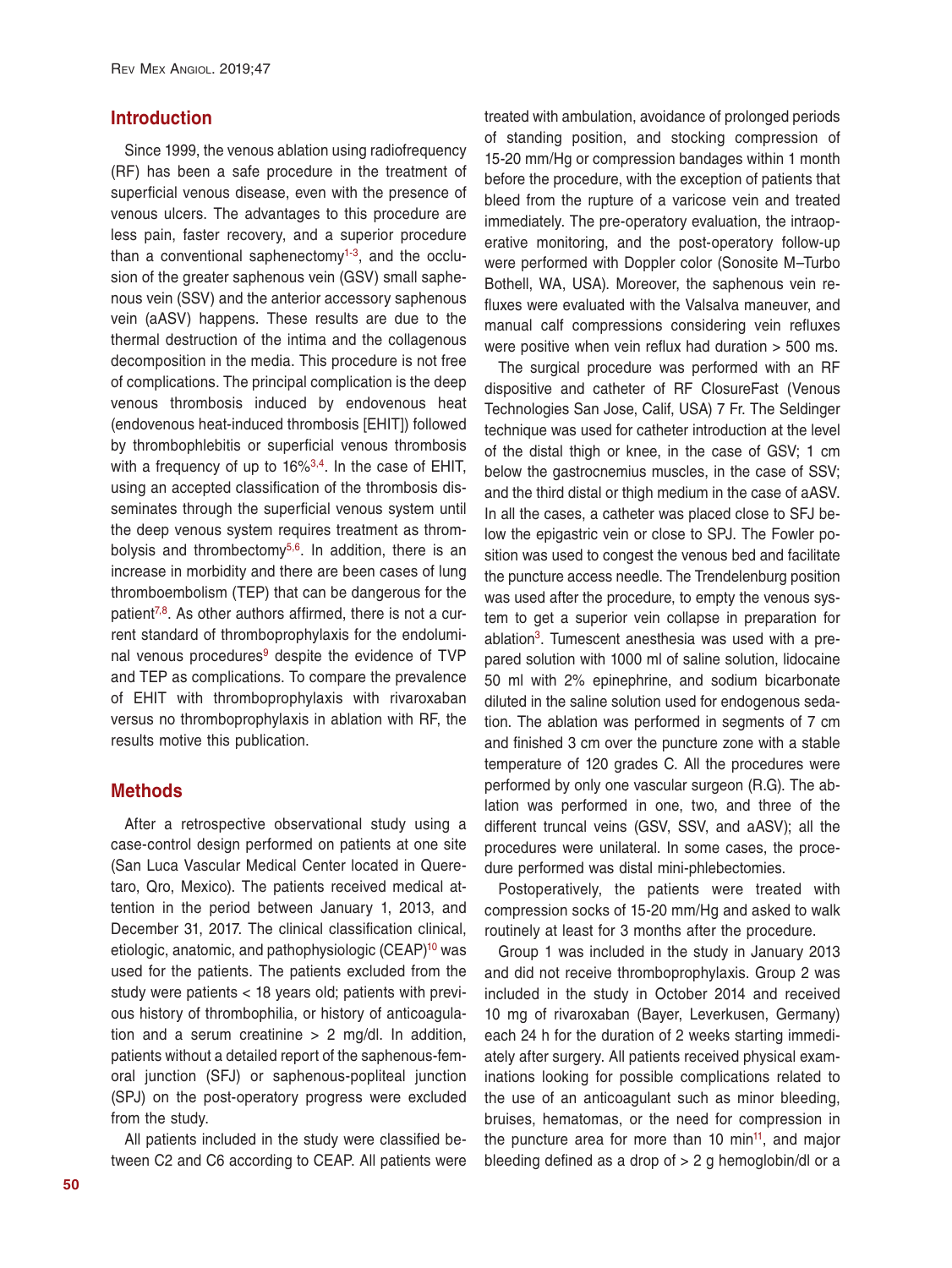need of transfusion<sup>12</sup>. In addition, the patients were evaluated by ultrasonography.

For publication, the EHIT classification was reported in accordance with the recommendation provided by Kabnick et al.[5](#page-3-3), which refers EHIT as a classification of 1-4. EHIT 1 is defined as the thrombus extending to the (SFJ). EHIT 2 is the thrombus propagation into the deep venous system with a cross-sectional area of obstruction of < 50%. EHIT 3 is defined as thrombus spreading inside of deep vein system > 50% cross-sectional area obstruction. EHIT 4 is total occlusion of the femoral vein. An EHIT Class 2 was considered clinically relevant because anticoagulant treatment and weekly follow-up with ultrasonography was needed for 4 weeks.

The statistical analysis was tested using bivariate analysis with Chi-square for p-value with the Fisher exact test and determination of odds ratio (OR) confidence interval (IC) 95% using the Epi Info program version 7.2.2.6.

## **Results**

Total subjects enrolled in this study were 113, 84 were females and 29 males. A total of 132 interventions with ablation using RF performed in greater and minor saphenous, or accessory anterior saphenous vein. Group 1 the control did not receive previous prophylaxis. Group 2 (case group) o treatment group received rivaroxaban.

Group 1 received a total of 68 procedures, with 49 (72.1%) to the GSV and aASV and 19 (27.9%) to SSV. EHIT was present in 20 procedures (75% EHIT 1, 15% EHIT 2, 10% EHIT 3, and 0% EHIT 4). Group 2 received a total of 64 procedures with 51 (79.6%) to GSV and aASV and 13 (20.4%) SSV and the EHIT was present in 7 procedures (85% EHIT1, 15% EHIT 2, 0% EHIT 3, and 0% EHIT 4). The results provided a significant difference in the total of the procedures in favor of the prophylaxis with rivaroxaban, reducing EHIT with  $p = 0.0031$  and OR 8.5 with IC 95% (2.10-39.9). Significant differences were not found between other variables as gender, age, obesity, and chronic degenerative diseases, nor any secondary side effects, for example, bleeding and bruising post-surgery. No secondary side effects were found that required the suspension of treatment with rivaroxaban. All the patients with EHIT 2 and 3 obtained total thrombus remission at the end of the anticoagulation treatment.

#### **Discussion**

This study reports on the efficacy and safety of rivaroxaban comparing one group without prophylaxis post-surgery for thrombosis and another similar group

with thromboprophylaxis with rivaroxaban prescribed the same day of the surgery. Both groups received endovenous ablation with RF. The treatment with rivaroxaban was effective as thromboprophylaxis of EHIT in the SFJ. Several studies confirmed the use of rivaroxaban as an excellent therapeutic measure in EHIT<sup>13</sup> while other studies reported the utility of rivaroxaban in cases of thromboprophylaxis $9,14$  $9,14$ . The most relevant results of the prophylaxis were reflected in the EHIT Class 1 that has not an impact as a complication but is included in an already established complication that impacts this type of EHIT. There are no standards known for the initial and lasting of thromboprophylaxis. Of great importance experience is that this study is one of the first investigations of thromboprophylaxis for endoluminal ablation using RF that it can be fundamental to establish criteria for the prevention of this complication that involves other ablation techniques. There have been many efforts to investigate if factors such as the vein diameter, the RF catheter, and placing distance with respect to the (SFJ or SPJ) are determinants for the presence of EHIT. One study reported one diameter > 8 mm from the GSV is significant for the EHIT formation Class 2<sup>15</sup>, while other studies did not acknowledge the statistically significant. Neither studies found differences in the placement of the catheter tip to the level of  $(SFJ)^{16}$ .

We consider that our study is one of the first studies comparing a group of subjects to establish with certain the effectiveness of treatment with rivaroxaban for venous thromboprophylaxis and the EHIT prevention.

## **Conclusion**

This research study demonstrates the efficacy and effectiveness of rivaroxaban in the EHIT thromboprophylaxis ablation with RF. This study supports the use of rivaroxaban for EHIT prophylaxis; our results presented in this study defend the hypothesis that 10 mg of rivaroxaban1 is effective and safe in patients with EHIT. However, we agree that there is a strong need for more clinical studies to authenticate this investigation.

#### **Acknowledgments**

We would like to thank Emilia Cordero MD, Christian Pelaez, and Miriam Tello, for their free grammar counseling.

## **Conflicts of interest**

The authors declare do not have conflicts of interest.